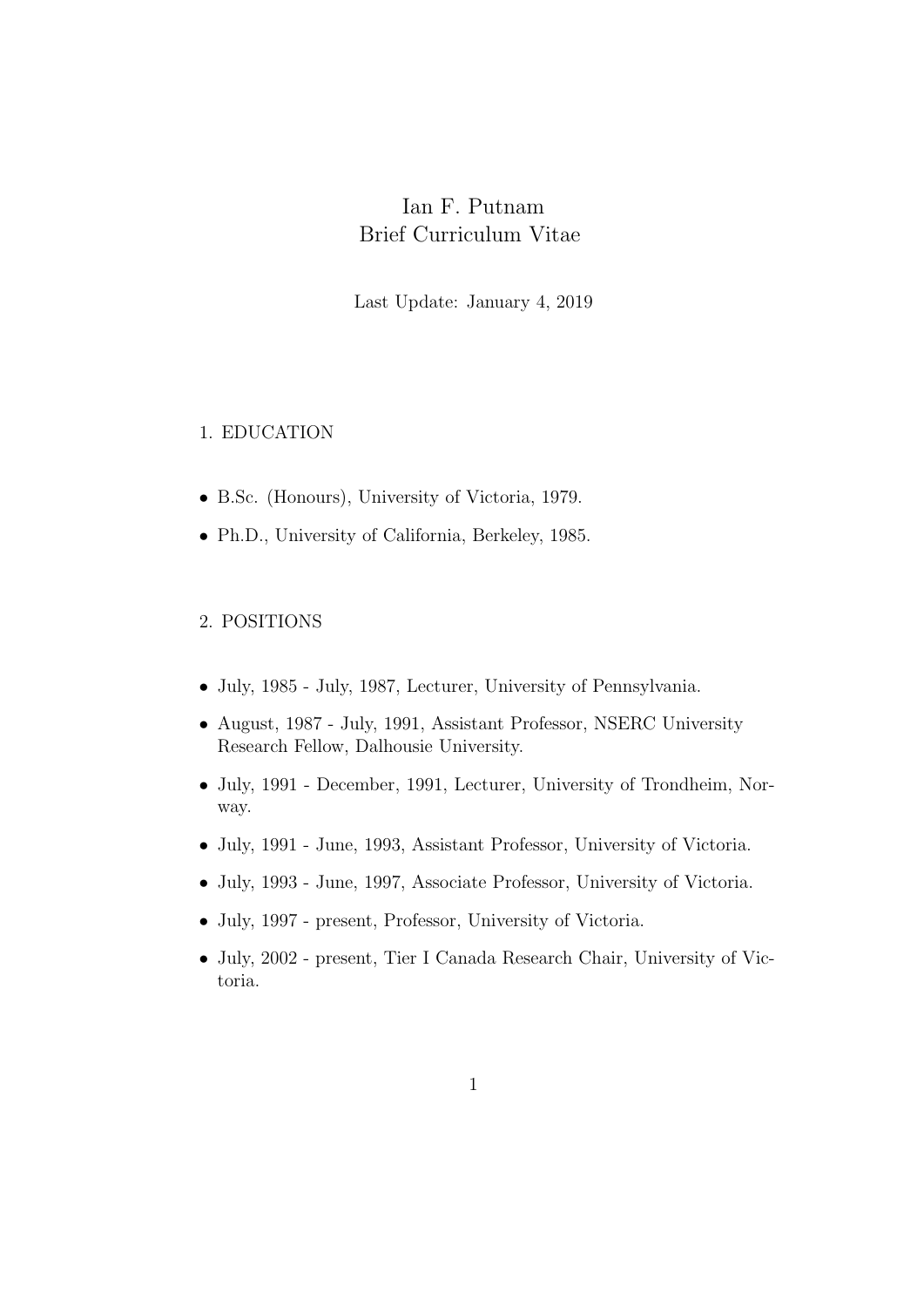#### 3. HONOURS

- Israel Halperin Prize in Operator Algebras, 1990.
- André Aisenstadt Prize in Mathematics, Centre de Recherche Mathématique, Université de Montréal, 1992.
- Fellow, Royal Society of Canada, since 1999.
- Fellow, American Mathematical Society, since 2012.

#### 4. PUBLICATIONS

- (a) Refereed Journals
- 1. I.F. Putnam, K. Schmidt and C. Skau,  $C^*$ -algebras associated with Denjoy homeomorphisms of the circle, Journal of Operator Theory 16(1986), 99-126.
- 2. I.F. Putnam, Strong Morita Equivalence for the Denjoy  $C^*$ -algebras, Canadian Mathematical Bulletin 31(1988), 439-447.
- 3. I.F. Putnam and M. Rørdam, The maximum unitary rank of some  $C^*$ algebras, Mathematica Scandinavica, 63(1988), 297-304.
- 4. I.F. Putnam, The C<sup>\*</sup>-algebras associated with minimal homeomorphisms of the Cantor set, Pacific Journal of Mathematics 136(1989), 329-353.
- 5. P.S. Muhly, I.F. Putnam and J. Xia, Contributions to the K-theory of C<sup>\*</sup>-algebras of Toeplitz and singular intergral operators, Bulletin of the American Mathematical Society 21 (1989), 47-50.
- 6. I.F. Putnam, On the topological stable rank of certain transformation group C<sup>\*</sup>-algebras, Ergodic Theory and Dynamical Systems 10(1990), 197-207.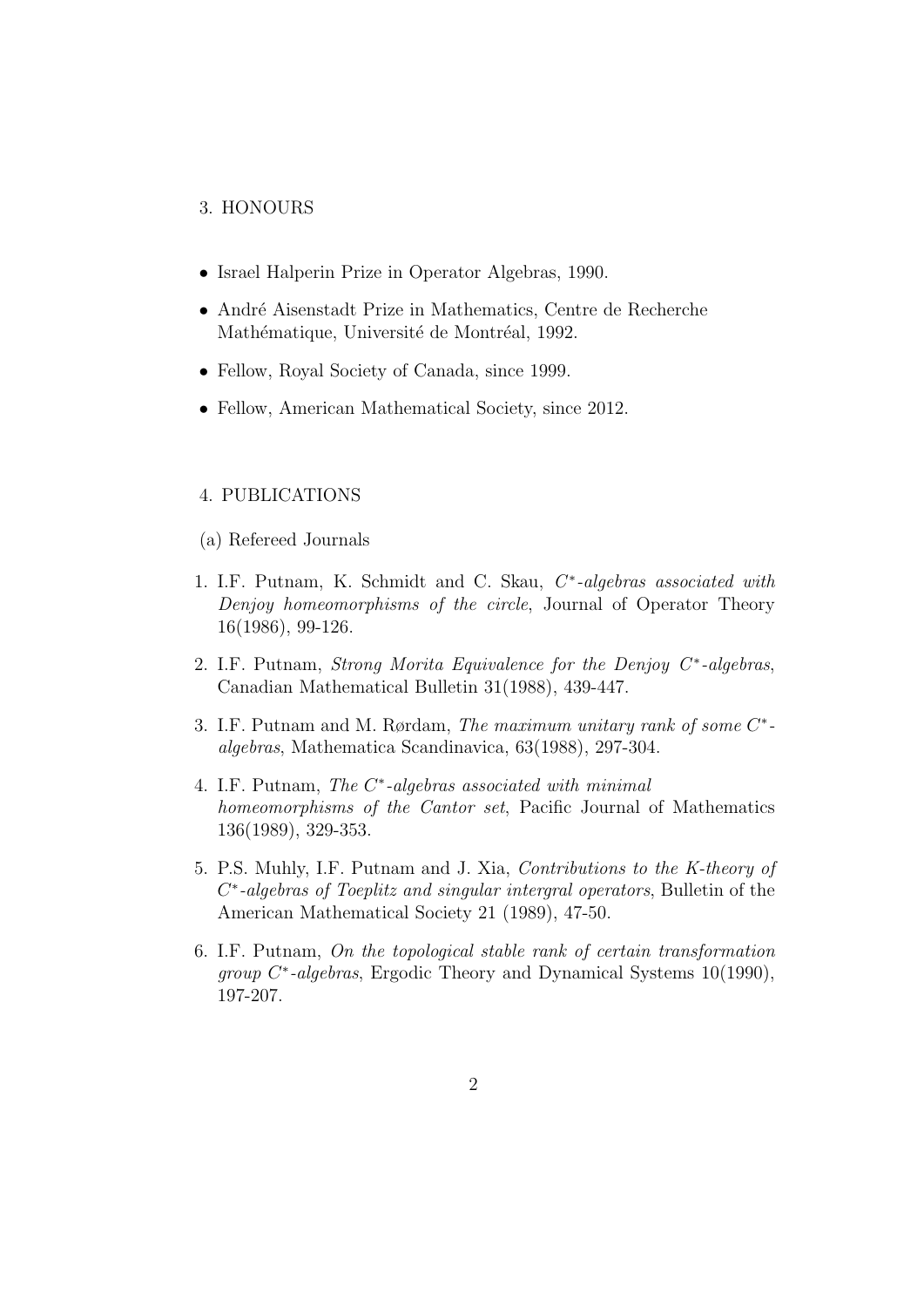- 7. I.F. Putnam, The invertible elements are dense in the irrational ro $tation C*-algebras$ , Journal für die reine und angewandte Mathematik 410(1990), 160-166.
- 8. P.S. Muhly, I.F. Putnam and J. Xia, On the K-theory of some  $C^*$ algebras of Toeplitz and singular integral operators, Journal of Functional Analysis 110(1992), 161-225.
- 9. R.H. Herman, I.F. Putnam and C.F. Skau, Ordered Bratteli diagrams, dimension groups and topological dynamics, International Journal of Mathematics 6(1992), 827-864.
- 10. I.F. Putnam, C\*-algebras arising from interval exchange transformations, Journal of Operator Theory 27(1992), 231-250.
- 11. T. Giordano, I.F. Putnam and C.F. Skau, Topological orbit equivalence and C<sup>\*</sup>-crossed products, Journal für die reine und angewandte Mathematik 469(1995), 51-111.
- 12. I.F. Putnam,  $C^*$ -algebras from Smale spaces, Canadian Journal of Mathematics 48(1996), 175-195.
- 13. I.F. Putnam, An excision theorem for the K-theory of  $C^*$ -algebras, Journal of Operator Theory 38(1997), 151-171.
- 14. J. Kaminker and I.F. Putnam, K-theoretic duality for shifts of finite type, Communications in Mathematical Physics 187(1997), 509-522.
- 15. J. Anderson and I.F. Putnam, Topological invariants for substitution tilings and their associated C<sup>\*</sup>-algebras, Ergodic Theory and Dynamical Systems 18(1998), 509-537.
- 16. I.F. Putnam, On the K-theory of  $C^*$ -algebras of principal groupoids, Rocky Mountain Journal of Mathematics 28(1998), 1483-1518.
- 17. I.F. Putnam and J. Spielberg, The structure of  $C^*$ -algebras associated with hyperbolic dynamical systems, Journal of Functional Analysis 163(1999), 279-299.
- 18. T. Giordano, I.F. Putnam and C.F. Skau, Full groups of Cantor minimal systems, Israel Journal of Mathematics 111(1999), 285-320.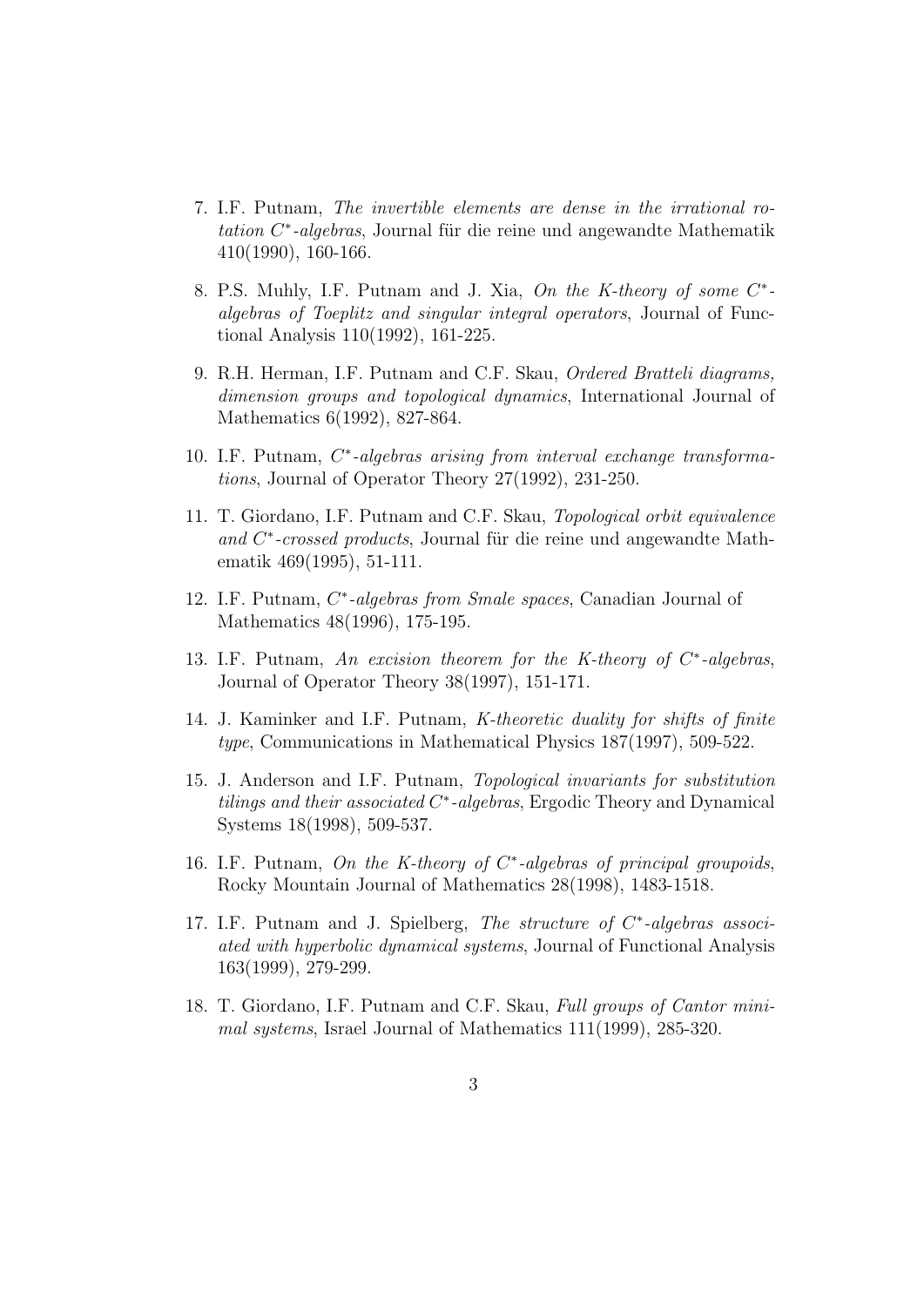- 19. I.F. Putnam, Functoriality of the C<sup>\*</sup>-algebras associated with hyperbolic dynamical systems, Journal of the London Mathematical Society (2) 62 (2000), 873-884.
- 20. I.F. Putnam, The ordered K-theory of  $C^*$ -algebras associated with substitution tilings, Communications in Mathematical Physics 214(2000), 593-605.
- 21. T. Giordano, I.F. Putnam and C.F. Skau, K-theory and asymptotic index for certain almost one-to-one factors, Mathematica Scandinavica, 89(2001), 297-319.
- 22. N.S. Larsen, I.F. Putnam and I. Raeburn, The two-prime analogue of the Hecke C<sup>\*</sup>-algebra of Bost and Connes, Indiana Journal of Mathematics, 51(2002), 171-186.
- 23. J. Kaminker and I.F. Putnam, A proof of the gap-labelling conjecture, Mich. Math. J., 51(2003), 537-546.
- 24. T. Giordano, I.F. Putnam and C.F. Skau, Affable equivalence relations and orbit structure of Cantor minimal systems, Ergodic Theory and Dynamical Systems, 24(2004), 441-476.
- 25. I.F. Putnam, Lifting factor maps to resolving maps, Israel Journal of Mathematics 146(2005), 253-280.
- 26. N. Brownlowe, N. Larsen, I.F. Putnam and I.Raeburn, Subquotients of Hecke C<sup>\*</sup>-algebras, Ergodic Theory and Dynamical Systems 25(2005), 1503-1520.
- 27. J. Kellendonk and I.F. Putnam, The Ruelle-Sullivan map for actions of  $\mathbb{R}^n$ , Mathematische Annalen 334 (2006), 693-711.
- 28. T. Giordano, H. Matui, I.F. Putnam and C.F. Skau, Orbit equivalence for Cantor minimal  $\mathbb{Z}^2$ -actions, Journal of the American Mathematical Society, 21 (2008), 863-892.
- 29. T. Giordano, H. Matui, I.F. Putnam and C.F. Skau, The absorption theorem for affable equivalence relations, Ergodic Theory and Dynamical Systems 28 (2008), 1509-1531.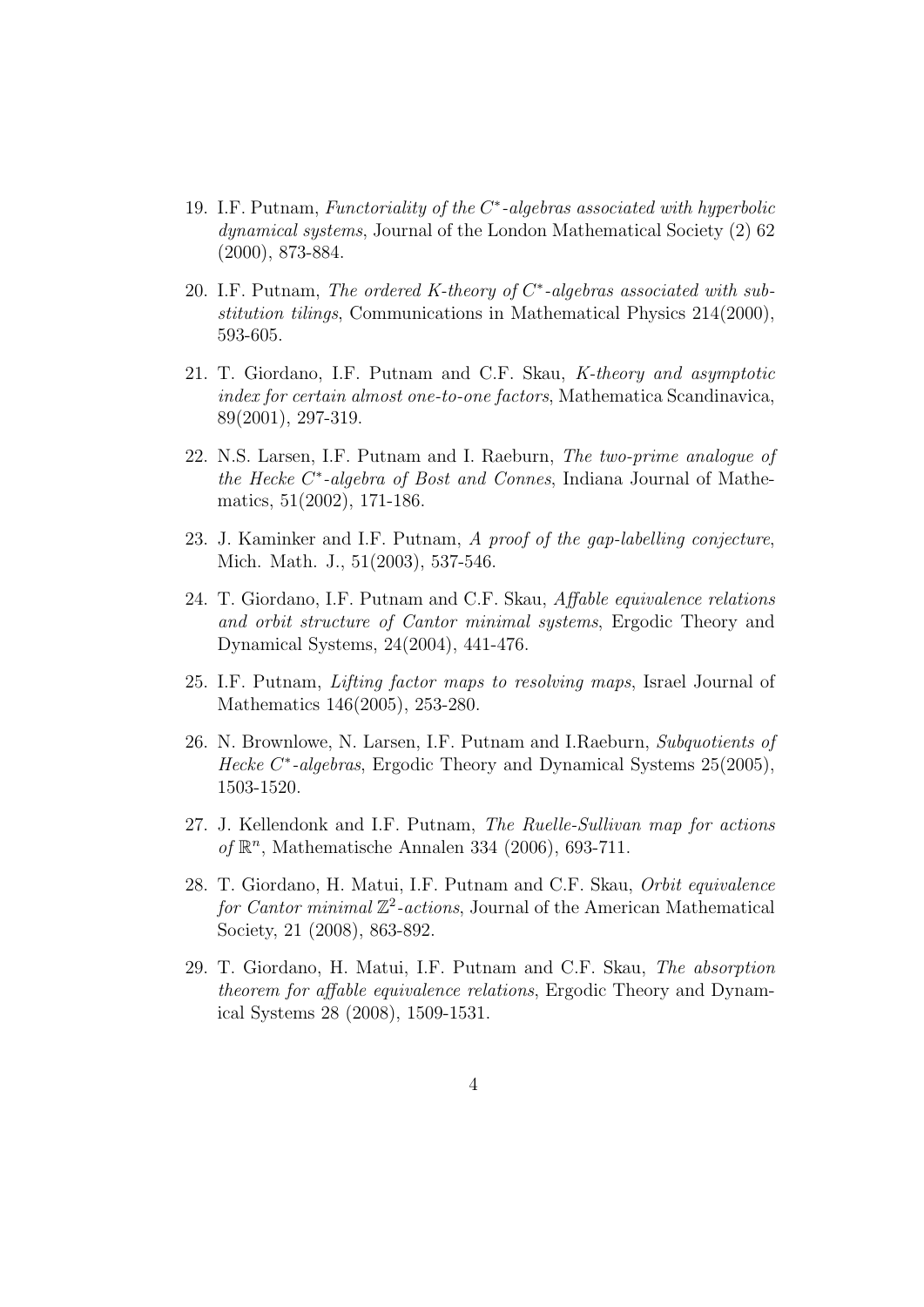- 30. T. Giordano, I.F. Putnam and C.F. Skau, Cocycles for Cantor minimal  $\mathbb{Z}^d$ -systems, International Journal of Mathematics, 20 (2009), 1107-1135.
- 31. I.F. Putnam, Orbit equivalence of Cantor minimal systems: a survey and a new proof, Expositiones Mathematicae, 28 (2010), 101-131.
- 32. I.F. Putnam, Non-commutative methods for the K-theory of  $C^*$ -algebras of aperiodic patterns from cut-and-project systems, Communications in Mathematical Physics, 294 (2010), 703-729.
- 33. T. Giordano, H. Matui, I.F. Putnam and C.F. Skau, Orbit equivalence for Cantor minimal  $\mathbb{Z}^d$ -systems, Inventiones Mathematicae, 179 (2010), 119-158.
- 34. A.L. Carey, J. Phillips, I.F. Putnam and A. Rennie, Families of Type III KMS states on a class of C\*-algebras containing  $\mathcal{O}_n$  and  $\mathcal{Q}_N$ , Journal of Functional Analysis, 260 (2011), 1637-1681.
- 35. A.L. Carey, J. Phillips, I.F. Putnam and A. Rennie, Type III KMS states on a class of  $C^*$ -algebras containing  $\mathcal{O}_n$  and  $\mathcal{Q}_N$  and their modular index, Fields Institute Proceedings of Conference in Noncommutative Geometry,
- 36. D.B. Killough and I.F. Putnam, Bowen measure from heteroclinic points, Canadian Journal of Mathematics, 64 (2011), 1341-1358.
- 37. D.B. Killough and I.F. Putnam, Ring and module structures on dimension groups associated with a shift of finite type, Ergodic Theory and Dynamical Systems, 32 (2012), 1370-1399.
- 38. I.F. Putnam, A homology theory for Smale spaces, Memoirs of the American Mathematical Society, 232 No. 1094 (2014), 120 pages.
- 39. D.B. Killough and I.F. Putnam, *Trace asymptotics for*  $C^*$ -algebras from Smale spaces, Proceedings of the American Mathematical Society, 143 (2015), 317-325.
- 40. A. Julien and I.F. Putnam, Spectral triples for subshifts, Journal of Functional Analysis, 270 (2016), 1031-1063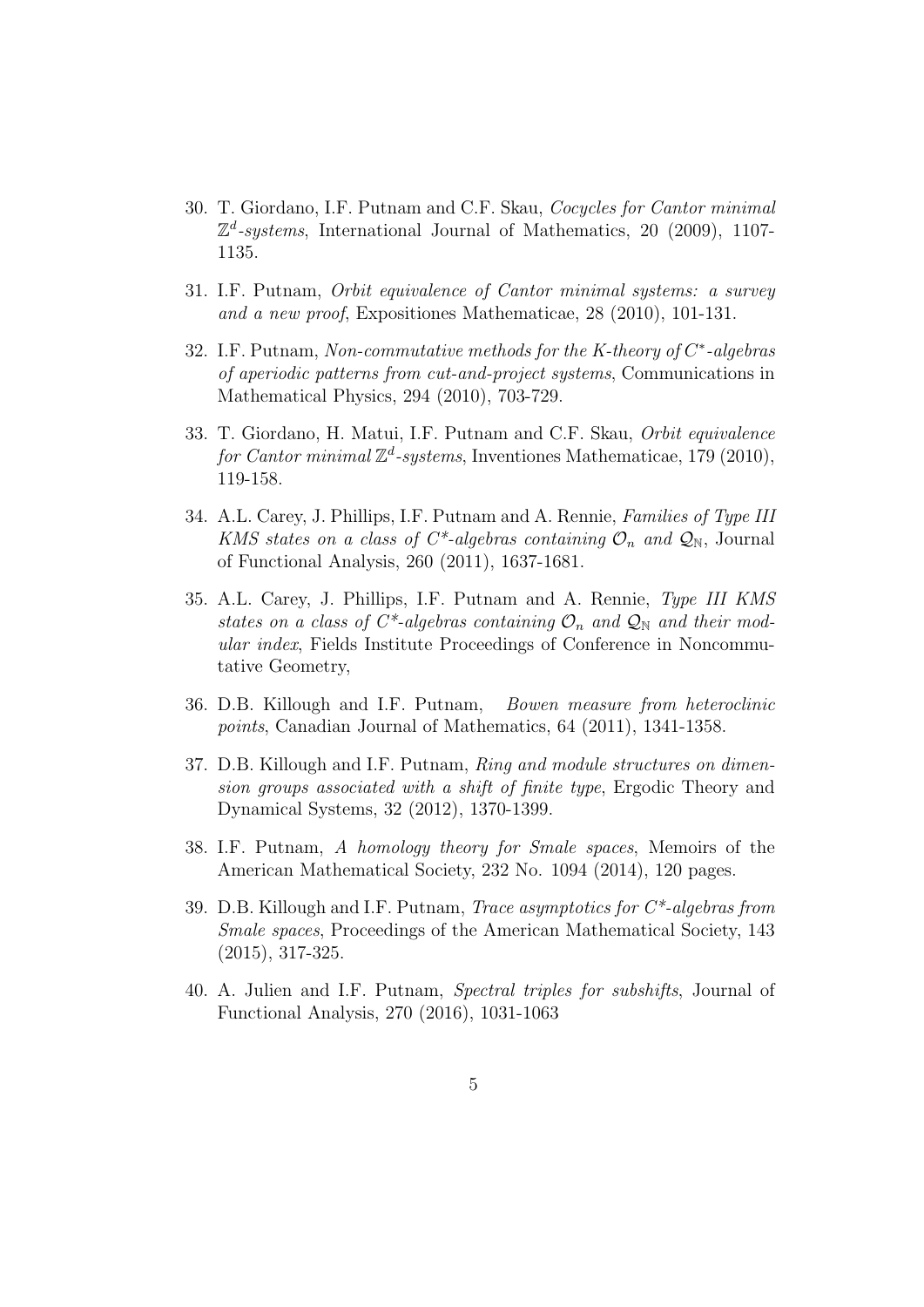- 41. J. Kaminker, I.F. Putnam and M.F. Whittaker, K-theoretic duality for hyperbolic dynamical systems, Journal für die reine und angewandte Mathematik, 730(2017), 257-288.
- 42. N. Burke and I.F. Putnam, Markov partitions and homology for  $\frac{n}{m}$ . solenoids, Ergodic Theory and Dynamical Systems, 37(2017), 716-738.
- 43. M. Amini, I.F. Putnam and S. Saeidi Gholikandi, Homology for onedimensional solenoids, Mathematica Scandinavica, 121 (2017), 219- 242.
- 44. M. Amini, I.F. Putnam and S. Saeidi, Order on the homology groups of Smale spaces, Pacific Journal of Mathematics, 288(2017), 219-242.
- 45. R. Deeley, I.F. Putnam and K. R. Strung, Constructing minimal homeomorphisms of point-like spaces and a dynamical presentation of the Jiang-Su algebra, Journal für die reine und angewandte Mathematik, 742(2018), 241-261.
- 46. I.F. Putnam, Some classifiable groupoid  $C^*$ -algebras with prescribed Ktheory, Mathematische Annalen, 370(2018), 1361-1387.
- 47. T. Giordano, I.F. Putnam and C.F. Skau,  $\mathbb{Z}^d$ -odometers and cohomology, Groups, Geometry, and Dynamics, to appear, 33 pages.
	- (b) Refereed conference proceedings
- 1. I.F. Putnam, A survey of recent K-theoretic invariants for dynamical systems, in The Dynamics of  $\mathbb{Z}^d$ -actions, M. Pollicott and K. Schmidt, editors, Cambridge University Press, 1996.
- 2. I.F. Putnam, A homology theory for Smale spaces: a summary, in Operator Algebras and Applications, The Abel Symposium 2015, Toke M. Carlsen, Nadia S. Larsen, Sergey Neshveyev and Christian Skau, editors, Springer, 2015.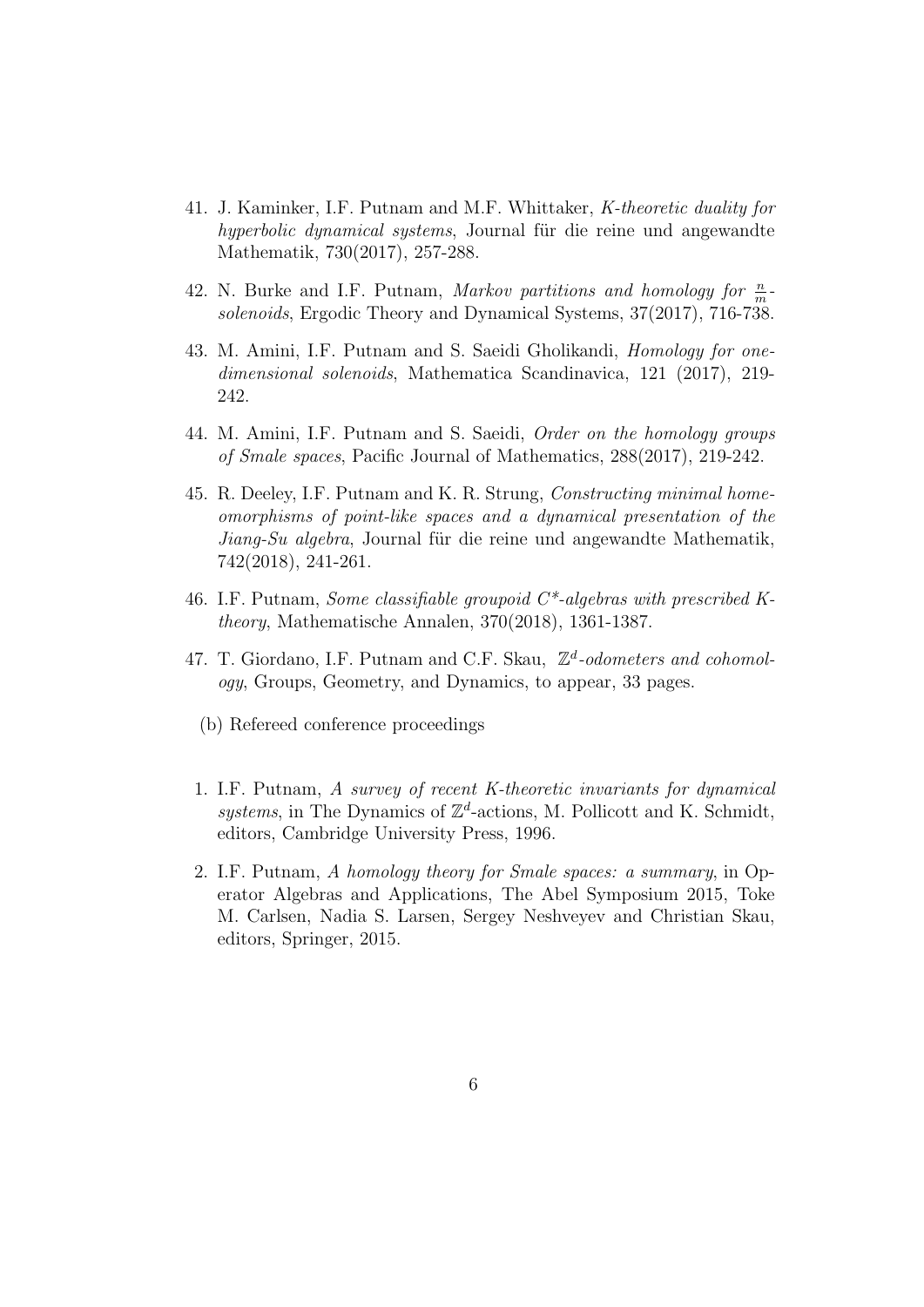(d) Books

- 1. I.F. Putnam, Cantor Minimal Systems, University Lecture Series, American Mathematical Society, 2018.
- (d) Book chapters
- 1. J. Kellendonk and I.F. Putnam, Tilings, C<sup>\*</sup>-algebras and K-theory, in Directions in Mathematical Quasicrystals, M. Baake and R.V. Moody, editors, CRM Monograph Series, American Mathematical Society, Providence, R.I., 2000.

(e) Other

- 1. I.F. Putnam, Topological orbit equivalence, in Operator Algebras, Mathematical Physics and Low Dimensional Topology, AK Peters, 1993.
- 2. J. Kaminker, I.F. Putnam and J. Spielberg, Operator algbras and hyperbolic dynamics, in Operator Algebras and Quantum Field Theory, S. Doplicher, R. Longo, J.E. Roberts, L. Zsido, editors, International Press, 1998.

### 5. ADMINISTRATIVE ACTIVITIES

- Member of the Scientific Committee, Special year in Operator Algebras and their Applications, Fields Institute, 1994-1995.
- Editor, Ergodic Theory and Dynamical Systems, 1996-2000.
- University of Victoria, Site Director for the Pacific Institute for the Mathematical Sciences, 1997-1998, 2008, 2010-2012.